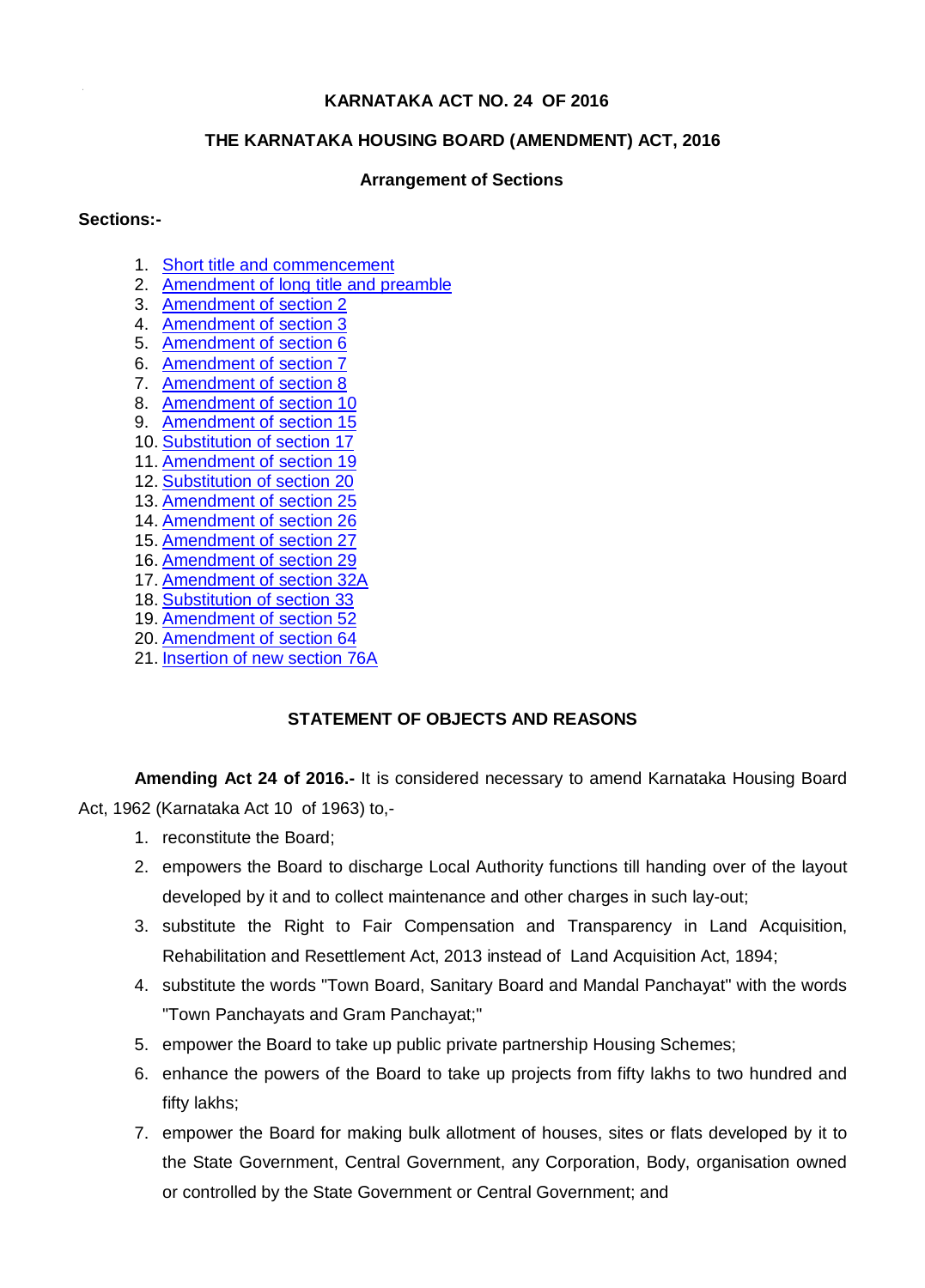8. Certain consequential or incidental amendments are also made.

Hence the Bill.

[L.A. Bill No. 24 of 2016, File No. Samvyashae 11 Shasana 2016] [Entries 5,18 and 32 of List II of the Seventh Schedule to the Constitution of India]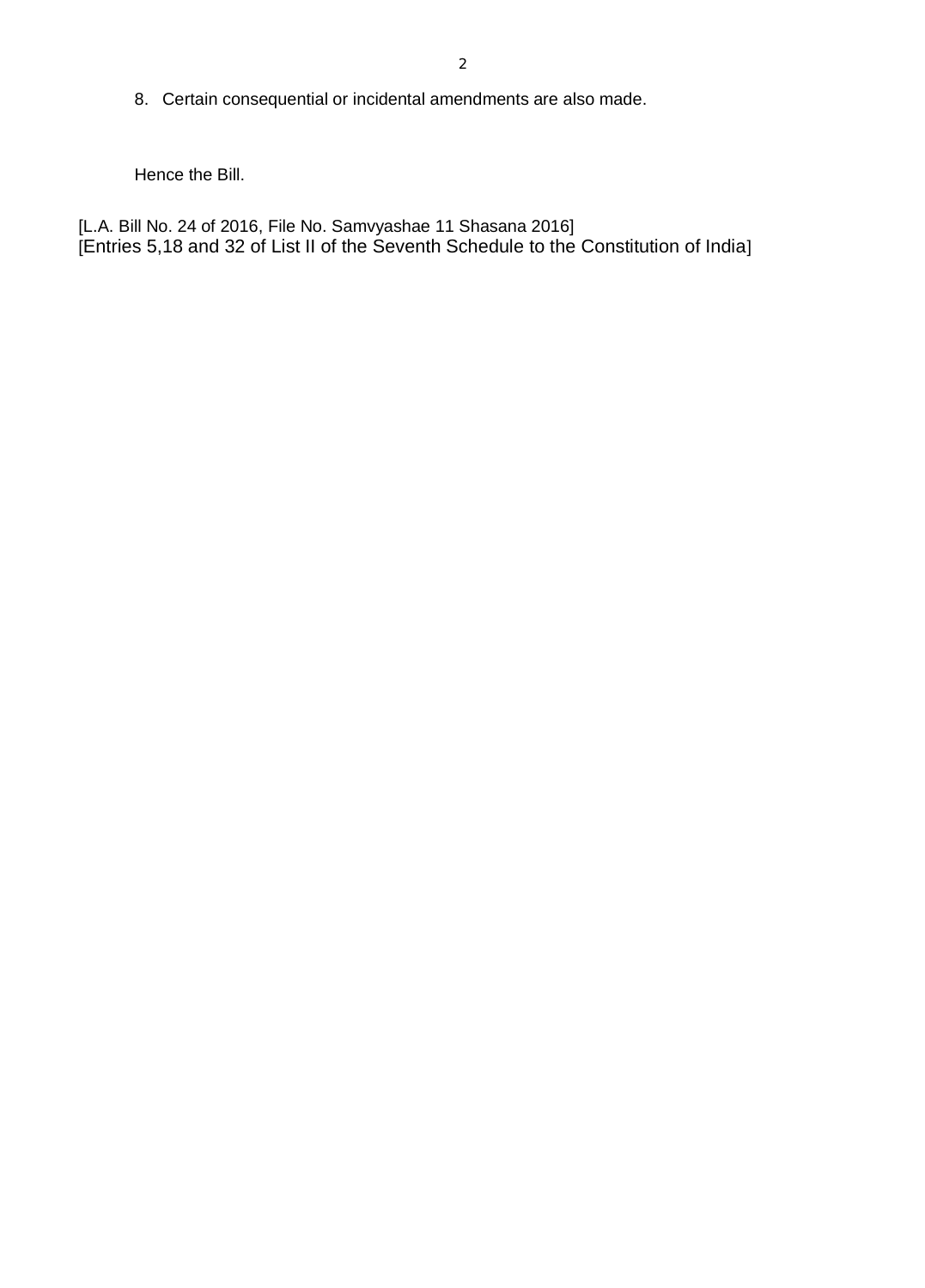# **KARNATAKA ACT NO. 24 OF 2016**

(First Published in the Karnataka Gazette Extra-ordinary on the Twenty Eighth day of July, 2016)

# **THE KARNATAKA HOUSING BOARD (AMENDMENT) ACT, 2016**

(Received the assent of the Governor on the Twenty Seventh day of July, 2016)

An Act further to amend the Karnataka Housing Board Act, 1962.

Whereas it is expedient further to amend the Karnataka Housing Board Act, 1962 (Karnataka Act 10 of 1963) for the purposes hereinafter appearing;

 Be it enacted by the Karnataka State Legislature in the sixty-seventh year of the Republic of India as follows:-

**1. Short title and commencement.-** (1) This Act may be called the Karnataka Housing Board (Amendment) Act, 2016.

(2) It shall come into force at once.

**2. Amendment of long title and preamble.-** In the Karnataka Housing Board Act, 1962 (Karnataka Act 10 of 1963), (hereinafter referred to as the Principal Act), for the long title and first paragraph of the preamble, the following shall be substituted, namely:-

"An Act to provide for quality and affordable housing accommodation to all sections of the society.

 Whereas it is expedient to provide for quality and affordable housing accommodation to all sections of the society with special emphasis to economically weaker sections and to adopt sustainable, equitable and eco-friendly design and construction techniques and with that object in view it is necessary to establish a Board for the State of Karnataka and to make certain other provisions;

- **3. Amendment of section 2.-** In section 2 of the principal Act,-
	- (i) after clause (h), the following shall be inserted, namely:-
		- "(h-1) "Joint Venture Projects" means, projects taken up by Local bodies or Private parties and the Board jointly, subject to such terms and conditions as may be prescribed."
	- (ii) after clause (n), the following shall be inserted, namely:-

(n-1) "Public Private Partnership projects" means a project on a specific term of contract between a private party and the Board for providing a public asset or service subject to such norms as may be prescribed."

- **4. Amendment of section 3.-** In section 3 of the principal Act,-
	- $(i)$  in sub-section  $(2), -$
	- (a) for clause (b), the following shall be substituted, namely:-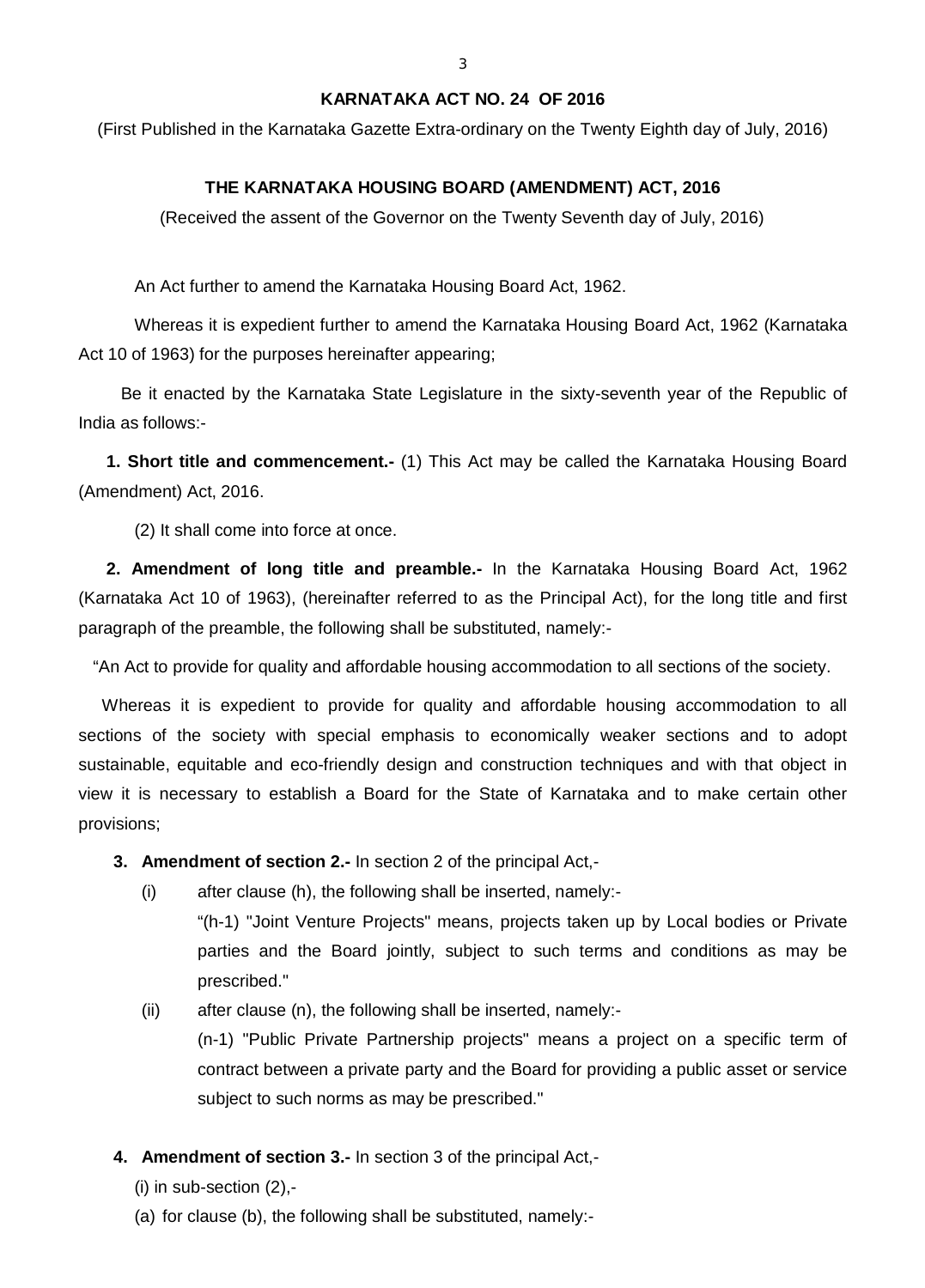"(b) the Additional Chief Secretary or the Principal Secretary or the Secretary to Government as the case may be Housing Department, Government of Karnataka;"

(b) for clause (e), the following shall be substituted, namely:-

"(e) the Director of Town and Country Planning, Government of Karnataka,"

(c) for clause (f), the following shall be substituted, namely:-

 "(f) the Additional Chief Secretary or the Principal Secretary or the Secretary to Government as the case may be, Energy Department, Government of Karnataka;"

(d) after clause (h), the following shall be inserted, namely:-

 "(h-1) the Additional Chief Secretary or the Principal Secretary or the Secretary to Government as the case may be Urban Development Department, Government of Karnataka;

(h-2) the Chief engineer of the Board;

(h-3) the Additional Director of Town and Country Planning of the Board;

(h-4) the Secretary of the Board who shall be the member Secretary;".

(e) for clause (i), the following shall be substituted, namely:-

"(i) three non-official members appointed by the State Government of which one shall be woman".

(ii) in sub-section (4), for the words and figures "the land acquisition Act, 1894", the words, figures and brackets "the Right to Fair Compensation and Transparency in Land Acquisition, Rehabilitation and Resettlement Act, 2013 (Central Act 30 of 2013)" shall be substituted.

**5. Amendment of section 6.-** In section 6 of the principal Act, for the words, "other member" wherever they occur, the words "other non-official member" shall be substituted.

**6. Amendment of section 7.-** In section 7 of the principal Act,-

(i) for the words, "other member" the words "other non- official member" shall be substituted; and

(ii) in clause (c), for the words, "a member" the words "non- official member" shall be substituted.

## **7. Amendment of section 8.-** In section 8 of the principal Act,-

- (i) in sub-section (1), for the words, "a member" the words "non-official member" shall be substituted; and
- (ii) in sub-section (2), for the word, "members" the words "non-official members" shall be substituted.

**8. Amendment of section 10.**- In section 10 of the principal Act,-

(i) in the heading, after the words "Chief Engineer", the words "the Additional Director of Town and Country Planning" shall be inserted;

4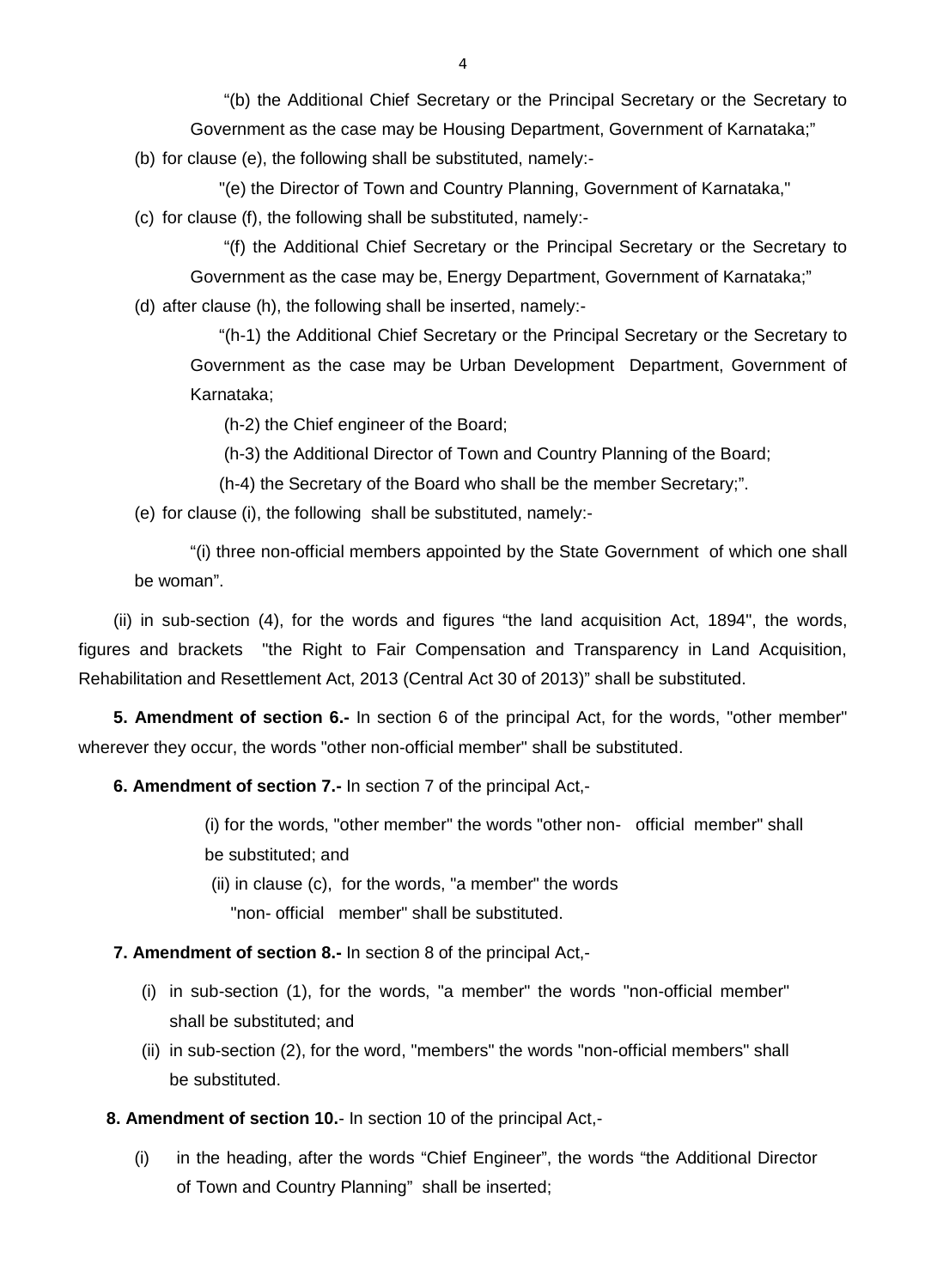- (ii) in sub-section (2), after the words "the Chief Engineer", the words "the Additional Director of Town and Country Planning" shall be inserted;
- (iii) in sub-section (7), after the words "the Chief Engineer" the comma and words ",the Additional Director of Town and Country Planning" shall be inserted.
- **9. Amendment of section 15.-** In section 15 of the principal Act, in sub-section (1),-
	- (i) in clause (a), for the words "rupees fifty lakhs", the words "rupees two hundred and fifty lakhs" shall be substituted;
	- (ii) in clause (b), for the words "rupees ten lakhs", occurring in two places the words "rupees fifty lakhs" shall be substituted;
	- (iii) after clause (b), the following shall be inserted, namely:-

"(c) No joint venture or public private partnership arrangement involving an estimated cost of rupees two hundred and fifty lakhs and more shall be made without the previous sanction of the State Government, subject to such terms and conditions as may be prescribed of such joint venture or public private partnership as the case may be."

**10. Substitution of section 17.-** For section 17 of the principal Act, the following shall be substituted, namely:-

**"17. Duty of the Board to undertake housing schemes, land development schemes, infrastructure development, building construction schemes, schemes under joint venture or public private partnership.-** Subject to the provisions of this Act and the rules made in this behalf and control of the State Government, the Board may incur expenditure and undertake works in any area for the framing and execution of such housing schemes, land development schemes, infrastructure development, construction and disposal of the commercial premises and building construction schemes as it may consider necessary or as may be entrusted to it by the State Government or Government undertakings or under joint venture or public private partnership arrangements subject to such conditions as may be prescribed."

**11. Amendment of section 19.-** In section 19 of the Principal Act, in sub-section (1), clause (iii) shall be omitted.

**12. Substitution of section 20.-** For section 20 of the Principal Act, the following shall be substituted, namely:-

"**20. Sanction to programme and budget.**- The State Government may sanction the programme and the budget forwarded to it with such modifications as it deems fit."

**13. Amendment of section 25.-** In the principal Act,-

(i) in the heading to section 25, for the words "or a mandal panchayat", the words "or a Grama panchayat" shall be substituted;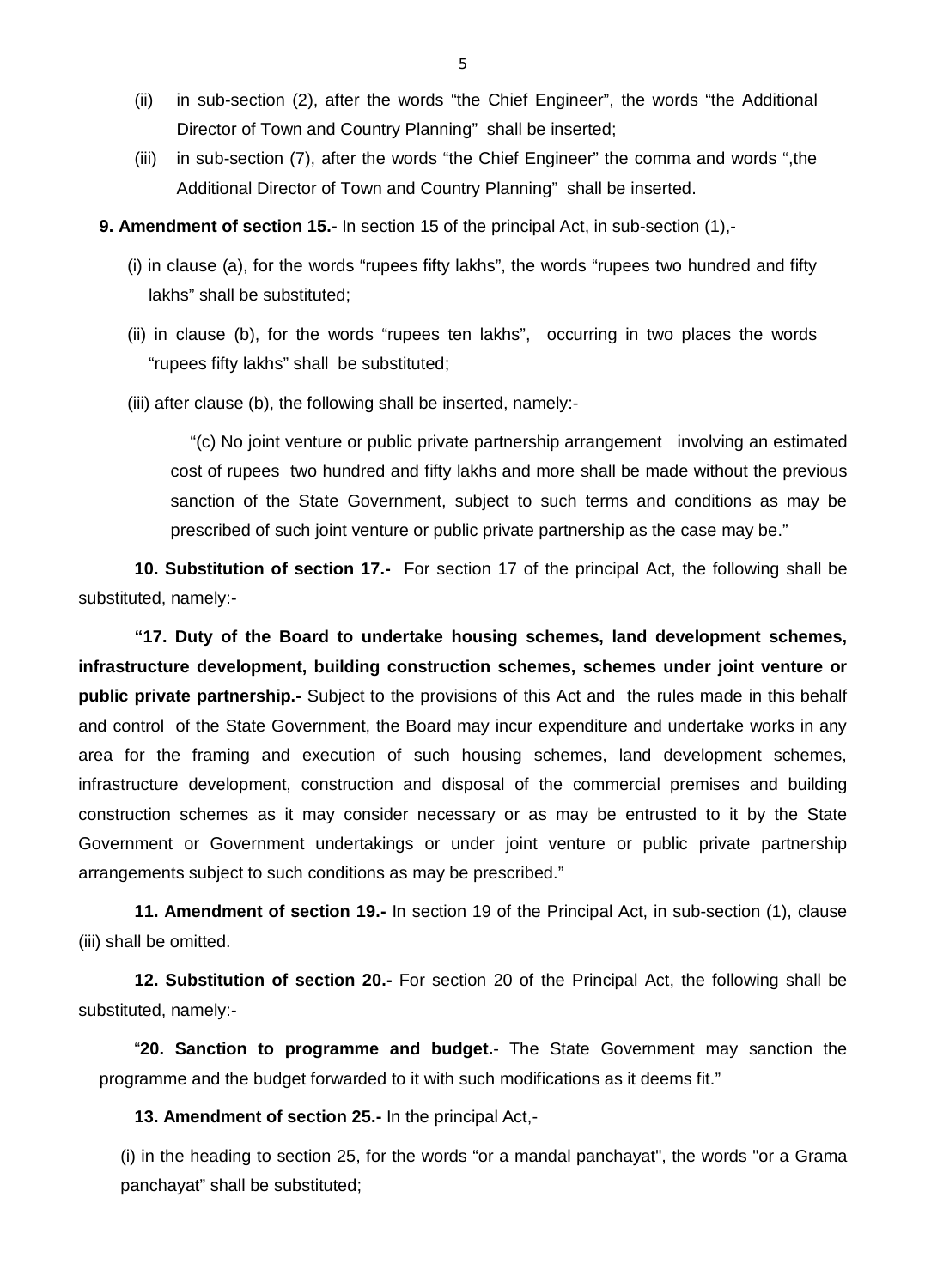(ii) in section 25, for the words "town board, sanitary board or the mandal panchayath" wherever they occur the words, " town panchayat or the Grama panchayat" shall respectively be substituted;

 $(iii)$  in sub-section (1), for clause (c), the following shall be substituted, namely:-

 "(c) is situated in any area included within the jurisdiction of a town panchayat or grama panchayat constituted under the Karnataka Municipalities Act, 1964 or the Gram Swaraj and Panchayat Raj Act, 1993 and is vested in such town panchayat or Grama panchayat"

**14. Amendment of section 26**.- In section 26 of the principal Act, for the words "town board, sanitary board or the mandal panchayat" wherever they occurs, the words, "town panchayat or the Grama panchayat" shall be substituted.

**15. Amendment of section 27.-** In section 27 of the principal Act, in the heading and in subsection (1), after the words, "public street", the words "or divert nala" shall be inserted.

**16. Amendment of section 29.-** In section 29 of the principal Act, in the heading and in the section, for the words, "town board, sanitary board or mandal panchayath" wherever they occur, the words " town panchayat or Grama panchayat" shall respectively be substituted.

**17. Amendment of section 32A**.- In section 32A of the principal Act,-

- (i) in the heading, for the figures and the word "20 of 1985", the figures and the word "14 of 1993" shall be substituted;
- (ii) for sub-section (1), the following shall be substituted, namely:-

"(1) After the completion of any housing scheme or land development scheme till the layout is handed over to the concerned Corporation, City Municipal Council, Town Municipal Council, Town Panchayat or a Grama panchayat, as the case may be, under section 29,-

- (a) the powers and functions of the Municipal Corporation, City Municipal Council, Town Municipal Council, Town Panchayat or a Grama panchayat or standing committee by whatever name called, under the Karnataka Municipalities Act, 1964 (Karnataka Act No. 22 of 1964) or the Karnataka Municipal Corporations Act, 1976 (Karnataka Act 14 of 1977) or the words the Karnataka Gram Swaraj and Panchayat Raj Act, 1993 (Karnataka Act 14 of 1993) shall be exercised by the Board; and
- (b) the powers and functions of the Commissioner of Corporation, Chief Officer of the Municipal Council, town panchayat or Panchayat Development Officer or the Secretary of the Grama Panchayat as the case may be shall be, exercised and discharged by the Housing Commissioner.
- (c) The Board shall collect the maintenance and other charges from the allottees or purchasers till handing over of layout to the local authority after the completion of housing scheme or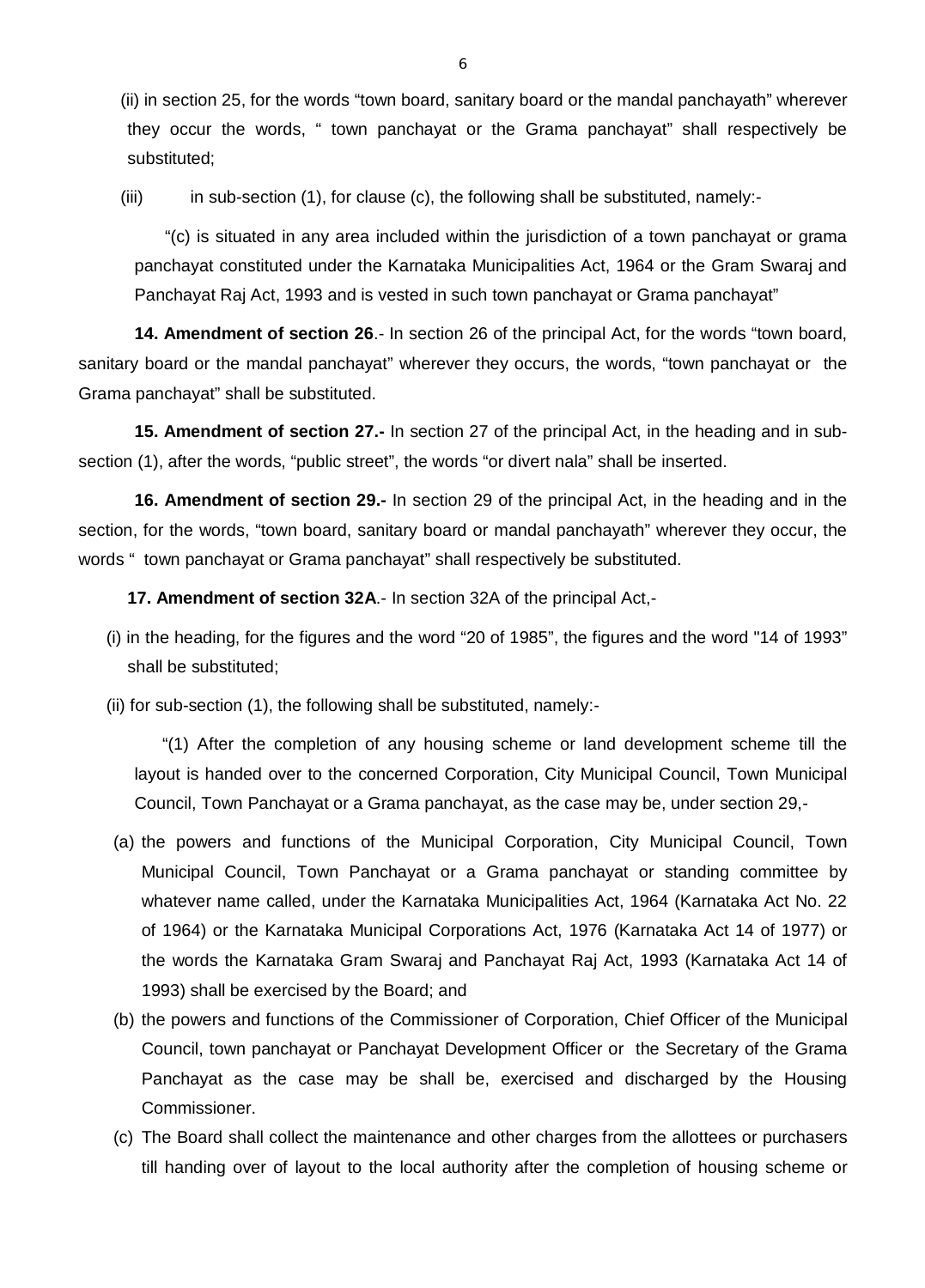land development scheme. The maintenance and other charges shall be such as may be decided by the Board."

**18. Substitution of section 33.-** For section 33 of the principal Act, the following shall be substituted, namely:-

**"33. Power to purchase land, lease, exchange or procuring by agreement.-** (1) The Board may enter into an agreement for purchase of the Land from any person or take on lease or exchange any land required for the purposes of a housing scheme or land development scheme or any interest in such land or for compensating the owners of any such right in respect of any deprivation or interference therewith subject to such terms and conditions as may be prescribed.

Provided that Subject to such rules, as may be prescribed, the previous approval of the State Government is necessary in case of purchase or exchange or sharing basis of land in lieu of compensation in respect of project involving land worth more than rupees two hundred and fifty lakhs or lease for more than ten years.

(2) The Board may take steps for compulsory acquisition of any land or any interest therein through the State Government required for the execution of a housing scheme or land development scheme in accordance with the procedure provided in the Right to fair compensation and transparency in land acquisition, rehabilitation and resettlement Act, 2013 (Central Act 30 of 2013).

(3) The Board may procure land by purchase or exchange or sharing of land in lieu of compensation subject to such rules as may be prescribed provide link roads, for water resources, sewage treatment plants, providing infrastructure like roads, power, water civic amenities in the execution of a housing scheme or land development scheme, construction projects and urban infrastructure purposes even when such procurement is on behalf of Government agencies."

**19. Amendment of section 52.-** In section 52 of the principal Act, in sub-section (1) and (3), for the words "one lakhs" the words "fifty lakhs" shall respectively be substituted.

**20. Amendment of section 64.-** In section 64 of the principal Act, for the words and figures " the Land Acquisition Act, 1894" the words, figures and brackets " the Right to fair compensation and transparency in land acquisition, rehabilitation and resettlement Act, 2013 (Central Act 30 of 2013)" shall be substituted.

**21. Insertion of new section 76A.-** After section 76 of the principal Act, the following shall be inserted, namely:-

**"76A. Power of the Board to make bulk allotment.-** Not withstanding anything contained in this Act or land development scheme sanctioned under this Act, the Board may, subject to such restrictions, conditions and after limitation as may be prescribed, make bulk allotment with prior approval of the Government by sale, lease or otherwise of sites developed, houses or flats constructed by it or belonging to it or vested in it or acquired by it for the purpose of any development scheme,-

7